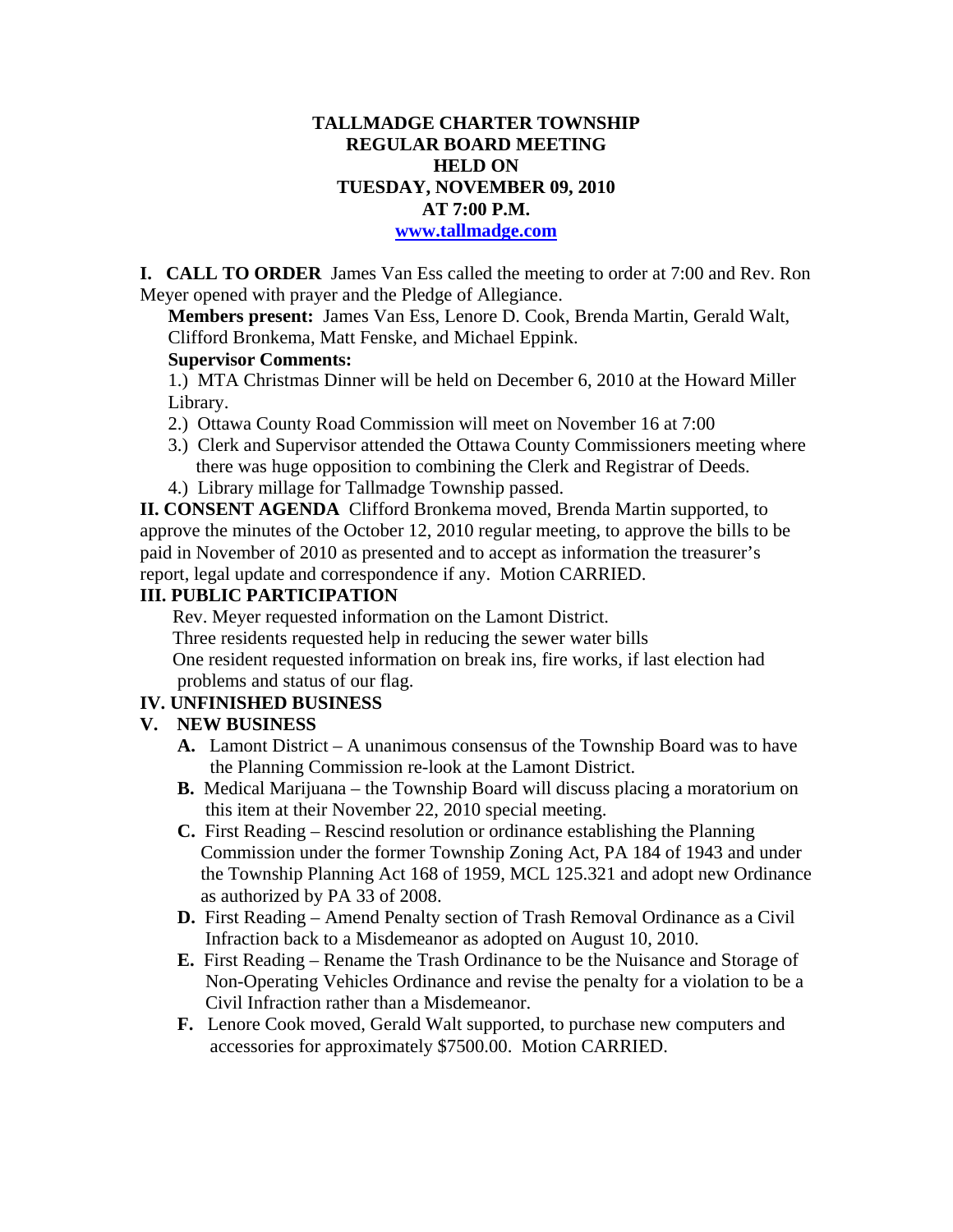- **G.** Matthew Fenske moved, Gerald Walt supported, to set a Public Hearing for November 22, 2010 at 7:00 at the Township Hall to:
	- 1.) Amend adopted budget of April 1, 2010 through March 31, 2011 this amendment is needed because of the Library Millage passed in November.
	- 2.) Discussion and possible action taken regarding the sewer water rates in Tallmadge Township
	- 3.) Discussion and possible action taken regarding a moratorium on Medical Marijuana.

Motion CARRIED.

# **VI. COMMITTEE REPORTS**

 Matthew Fenske informed the Board that the Planning Commission has a task list which includes floor space, wind turbines, half-way houses, industrial corridor, private roads.

## **VII. INFORMATIONAL ITEMS**

Fire Department Report Sheriff Department Report List of Building Permits issued in October of 2010 Planner and Zoning Enforcer Report

## **VIII. ADJOURNMENT Meeting adjourned at 8:36p.m.**

**Respectfully submitted, Lenore D. Cook, Clerk**